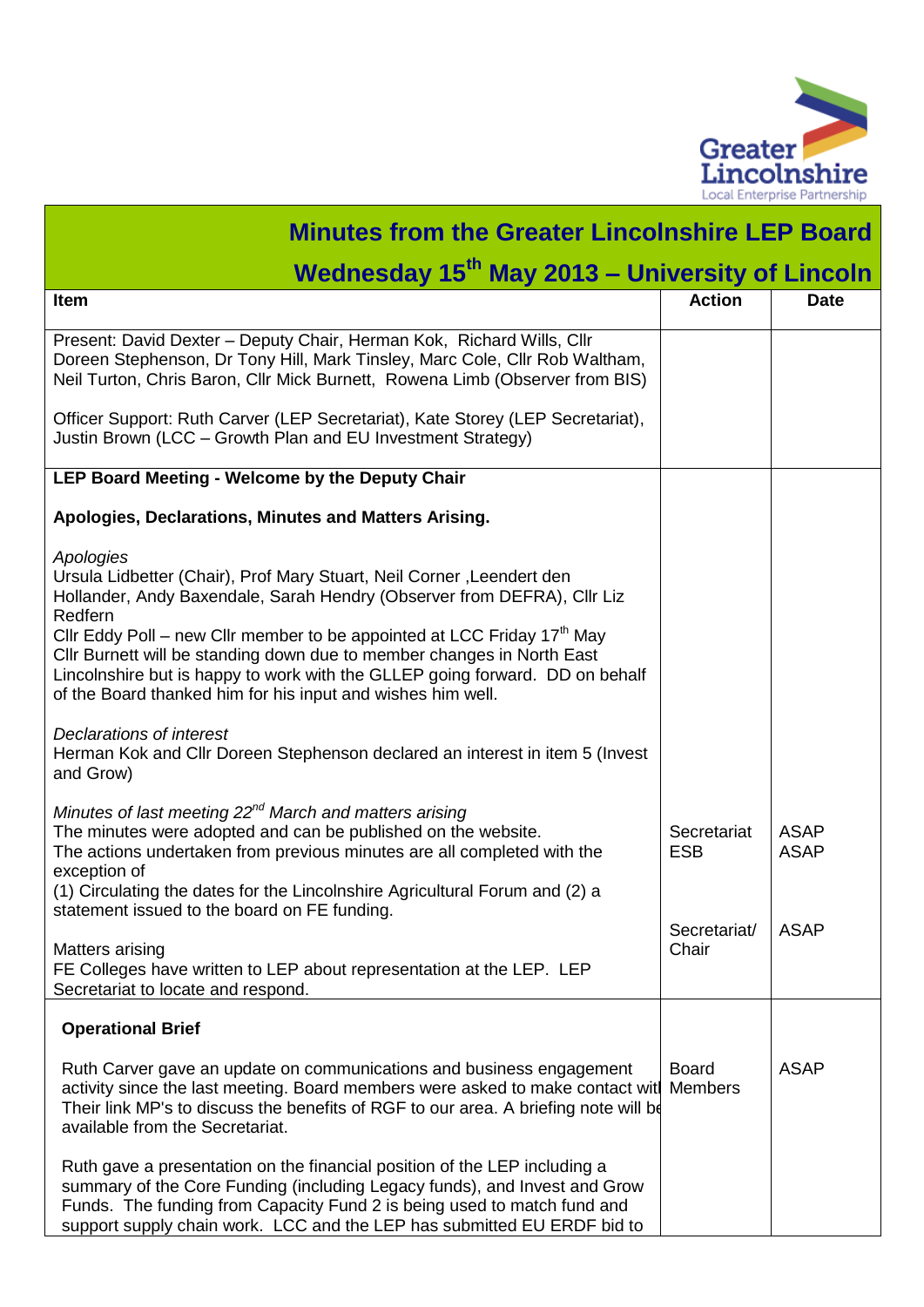| develop and enhance local supply chains.                                                                                                                                                                                                                                                                                   |                       |                               |
|----------------------------------------------------------------------------------------------------------------------------------------------------------------------------------------------------------------------------------------------------------------------------------------------------------------------------|-----------------------|-------------------------------|
| Board Members asked about progress with the Legacy funds and asked for an<br>update                                                                                                                                                                                                                                        | <b>LCC</b>            |                               |
| Progress on the Action Plan for 2013 was discussed, and the visitor economy,<br>care, agri-food and manufacturing sector plans were underway                                                                                                                                                                               |                       |                               |
| <b>Local Transport Board.</b> Richard Wills confirmed that Peter Denby has agreed to<br>sit on the LTB on behalf of the LEP and the private sector.                                                                                                                                                                        |                       |                               |
| The LEP agreed that up to £95,000 of the LTB Capacity fund would be<br>transferred to LCC to develop future major schemes. This was agreed and<br>updates on progress would be given to the LEP board regularly. Chair to write<br>to LCC to confirm the board decision.                                                   | Secretariat/<br>Chair | <b>ASAP</b>                   |
| <b>Expenses</b><br>The secretariat were asked to draw up a simple expenses policy and process<br>for the next meeting.                                                                                                                                                                                                     | Secretariat           | $25th$ July 13                |
| <b>Annual Business Summit</b><br>The Annual Business Summit is scheduled for the 8th November 2013 at the<br>DoubleTree Hotel in Lincoln. Board Members were asked to confirm whether<br>they are able to attend and represent the LEP at our annual event.                                                                | <b>ALL</b>            |                               |
| <b>Governments Response to Heseltine</b>                                                                                                                                                                                                                                                                                   |                       |                               |
| Rowena Limb BIS gave an overview to the government's response to<br>Lord Heseltine's report                                                                                                                                                                                                                                |                       |                               |
| LEP to draft a letter supporting the government's response, and encouraging<br>early negotiations on local growth deals.                                                                                                                                                                                                   | Chair/<br>Secretariat | <b>ASAP</b>                   |
| The focus is on Skills, Housing and Transport in the growth deals. Herman<br>Kok and the ESB asked to produce a skills paper for the next meeting, with a<br>view on skills needs and requirements for the Growth Plan. Particularly<br>address work readiness and careers advice, and governance in the skills<br>sector. | <b>ESB</b>            | July or<br>September<br>board |
| David Dexter has produced a paper on a one stop growth shop for SME's -<br>The paper will be discussed at the next meeting                                                                                                                                                                                                 | Secretariat           | Add to the<br>next<br>agenda  |
| <b>LEP Growth Plan</b>                                                                                                                                                                                                                                                                                                     |                       |                               |
| Justin Brown LCC updated the board on the Proposed Growth Plan; he<br>covered the outline timetable and process, key lines of enquiry, and<br>involvement of the board / private sector involvement.                                                                                                                       |                       |                               |
| LCC will facilitate a workshop on progress to date, and the level of ambition at<br>the LEP's September board                                                                                                                                                                                                              |                       |                               |
| <b>EU Investment Strategy</b>                                                                                                                                                                                                                                                                                              |                       |                               |
| Justin Brown spoke to the board about the proposed EU funding programme,<br>and aligning the programme with the emerging LEP growth plan. LCC will                                                                                                                                                                         |                       |                               |